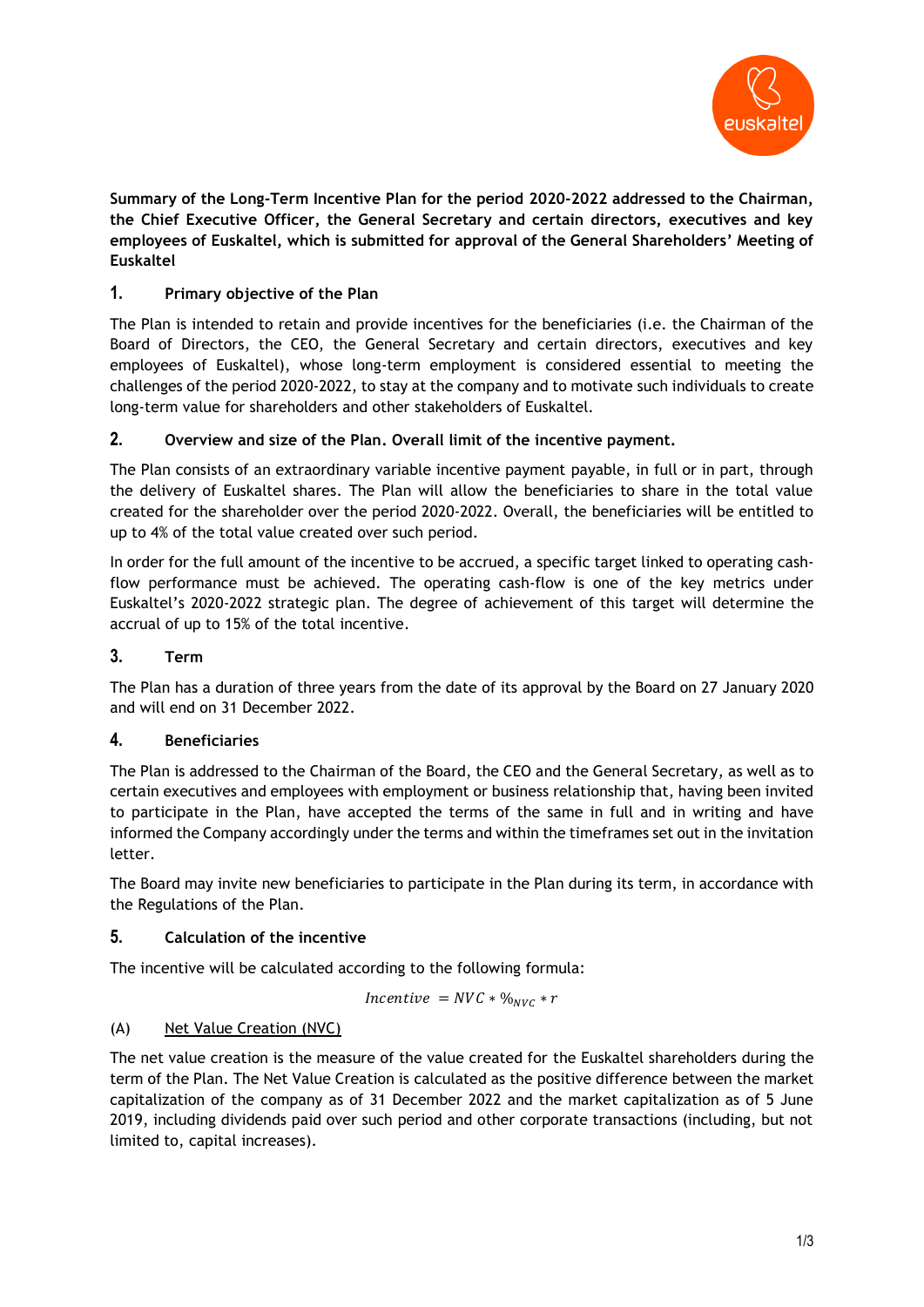

## (B) Percentage applicable to the Net Value Creation  $(\mathscr{X}_{\text{AVC}})$

The percentage applicable to the Net Value Creation will be determined in accordance with the following scale:

- (a) If the Net Value Creation is less than EUR 344.8 million, which implies a share price appreciation (including dividends) of up to 25.5% vs the initial reference value (i.e. EUR 7.57 per share), the applicable percentage will be 0%.
- (b) If the Net Value Creation is equal to or greater than EUR 2,041.9 million, which implies a minimum share price appreciation of 151% vs the initial reference value (i.e. EUR 7.57 per share), the applicable percentage will be 4%.
- (c) The percentage applicable to the Net Value Creation falling between EUR 344.8 million and EUR 2,041.9 will be determined by linear interpolation.

## (C) Achievement Ratio (r)

The achievement ratio will depend on the level of achievement of an operating cash-flow target (before growth capital expenditures) to be determined by the Board, on the proposal of the Appointments and Remunerations Committee, and which will take into account the business plan approved by the Board for the term of the Plan.

In any event, the achievement ratio will fall within the range between 85% (for the minimum level of achievement of the operating cash-flow target) and 100% (for the maximum level of achievement of the operating cash-flow target), such that if the minimum operating cash-flow threshold is not achieved, and provided that the minimum share price appreciation level is met, only 85% of the total incentive will accrue.

## **6. Incentive corresponding to each beneficiary**

The incentive payment calculated as set out in the preceding section will be allocated to the beneficiaries in the proportions determined by the Board, on the proposal of the Appointments and Remunerations Committee. Such percentages will be communicated to each beneficiary through the invitation letter.

The percentages of the incentive corresponding to the Chairman of the Board and the CEO will be 4% and 28%, respectively. The remaining 68% will be allocated between the rest of the beneficiaries. The Board may also reserve a buffer for new participants.

## **7. Accrual of the incentive**

In order for the incentive to accrue, it will be necessary for the beneficiary to have an ongoing employment or business relationship with the company on the accrual date (i.e. 31 December 2022), without prejudice to section 9 below.

#### **8. Settlement and delivery of the incentive**

The incentive will be paid to the beneficiaries within 30 calendar days from 31 December 2022. The settlement of the incentive will be carried out as follows:

- (a) An amount of at least 75% of the incentive will be paid through the delivery of Euskaltel shares.
- (b) The Board may pay up to 25% of the incentive in cash.